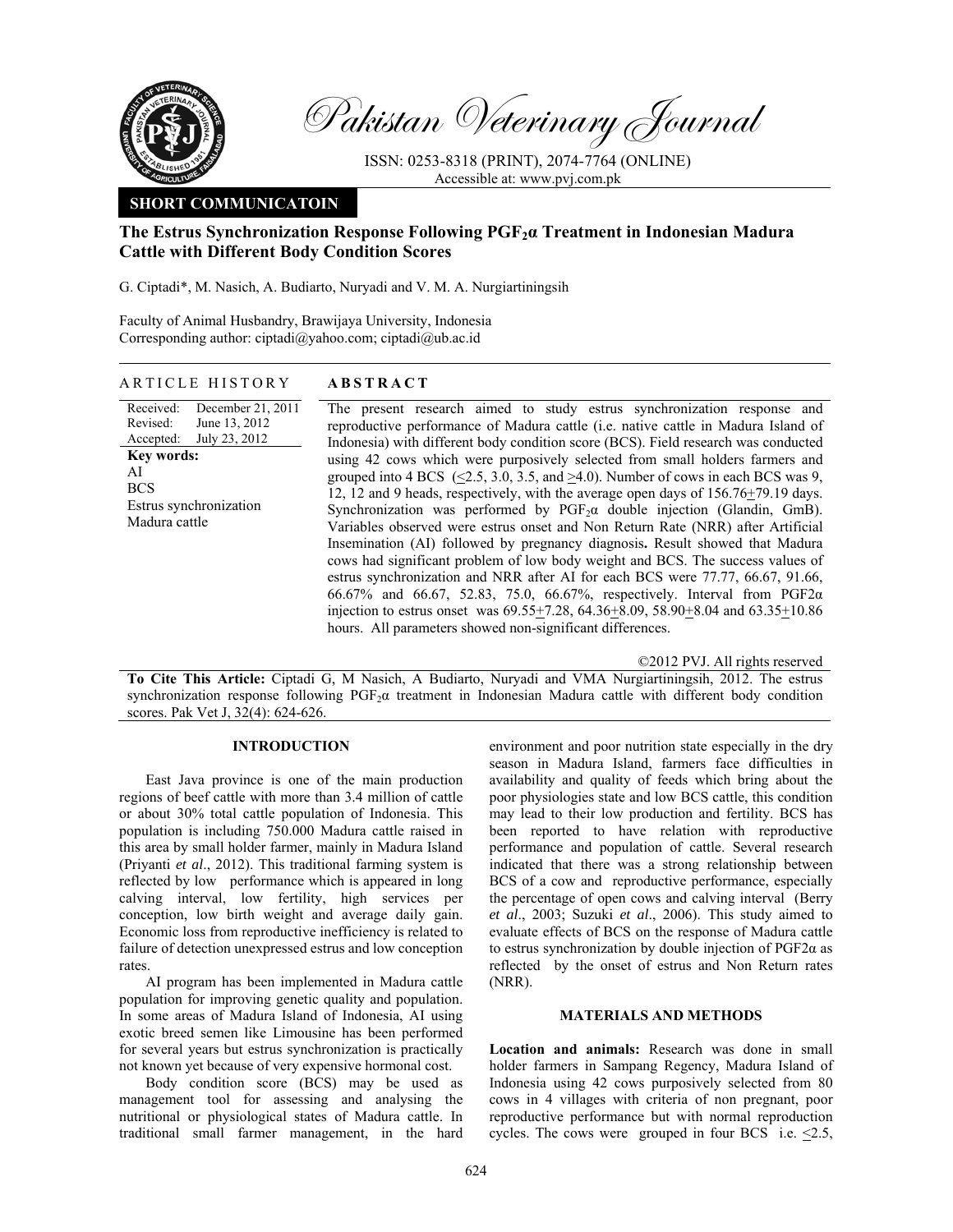3.0, 3.5, and >4.0. The BCS was estimated on 1-5 scale (Ferguson *et al.,*1994), score 1 indicated thin (poor) and score 5 indicated fat (good). Number of cows in each BCS was 9, 12, 12 and 9 heads respectively. These animals had initial body weight of 234.68 + 8.69 kg, with average age of  $3.21 \pm 1.11$  years and poor open days of 156.76+79.19 days. All the Madura cows selected were relatively under similar traditional management system of small scale livestock.

**Estrus synchronization:** Estrus synchronization was performed by double injection of  $PGF<sub>2</sub>α$  (Glandin, 5 ml/cow). The  $1<sup>st</sup>$  injection (day 0) was followed by  $2<sup>nd</sup>$ injection (day 11) and then the cows were observed for their estrus onset. Insemination was done approximately 78 to 90 hours after 2nd injection of  $PGF<sub>2</sub>\alpha$ . Variables observed were estrus onset and success rate of AI after estrus synchronization based on NRR at least within two cycles after the  $2<sup>nd</sup>$  injection of PGF<sub>2</sub> $\alpha$ , followed by pregnancy diagnosis. The data were subjected to one-way ANOVA using GenStat Twelfth Edition, GenStat Procedure Library Release PL20.2

### **RESULTS AND DISCUSSION**

**BCS and reproductive performance of Madura cows:**  Madura cows used were generally of low body weight  $(234.68 + 8.69 \text{ kg})$  and mostly with low BCS 2.5 (56.24%). This low body weight was considered as critical condition mainly during the dry season. This because of hard environment and very poor nutritional condition where cows were raised in poor environments of climates and feeds condition. Yamada *et al*. (2003) reported that nutritional status of cows peripartum after estrus synchronization influenced conception rates and post partum ovarian cycles. Rae *et al*. (1993) reported that body condition, parity, and interaction of body condition and parity played important roles in the reproductive performance of commercial beef cows. Cows with a BCS of less than 2.25 expressed poor breeding performance (Patton *et al*., 2007). BCS is highly related to reproductive performance: thinner cows showed lower reproductive performance, whereas higher BCS had positive associations with days to first estrus, interval to first service, and conception rate at first service, and negative associations with calving interval and number of services per conception (Berry *et al*., 2003). BCS before calving affected reproductive parameters, the best performances were recorded in females with medium BCS 2.75 to 3.50 (Mouffok *et al*., 2011).

**Estrus onset and AI success rate:** The success rate of estrus synchronization was in the range of 66.67 to 91.66%, while NRR was in the range of 66.67 to 75.0%.

The highest succes rate of parameters were achieved after double injection of PGF2α by cows with BCS 3.5 (Table 1). Meanwhile, interval from PGF2α injection to onset of estrus was not significantly different, but cows with BCS 3.5 tended to be on estrus onset earlier. Meanwhile, cows with BCS $\geq$ 4.0 or BCS  $\leq$ 2.5 tended to show longer estrus interval. Cows at BCS <2.5 might need immediate attention, meanwhile cows with BCS  $\geq 4.0$  might encounter dystocia (calving difficulty). An optimum BCS of cows may be associated with estrus onset.

Based on these results, it is necessary to increase or adjust BCS of Madura cows in order to improve reproductive performance particularly for Madura cows raised in small holder farms. It is well known that cows with BCS of less than 2.25 showed poor breeding and reproductive performance because lower BSC is generally related to the lower progesteron level in the blood. However, over conditioned cows have been reproted to have a higher risk of dystocia and metabolic disorder (Schroeder and Staufenbiel, 2006). Ohtsuka *et al*. (2009) stated that progesterone is important for fertility as demonstrated by the positive correlation between serum progesteron level at the time of artificial insemination and the subsequent conception rate.

In addition to low nutritional status, the low BCS of Madura cows was also due to non strict separation of lactating cows from their calves. The farmers allowed the calf to suckle the mother until it was naturally weaned. It is almost practically imposible to ask the farmers to separate calves from their lactating cows as the farmers traditionally prefer to let the calves suckle the cows untill naturally weaning is reached. During the dry season, this practice is harder for the cows as they do not get enough nutrient supply for milk synthesis. As a consequence, nutrients reserve in the body is mobilized to compensate nutrient required for milk production, so that the cows lost their body weight or BCS during laction. In the poor nutritional status, BCS changes throughout the lactation period and corresponds to changes in the cow's energy balance. The highest AI succes was achieved in cows with BCS 3.5 (75.0%). The conception rates decreased in cows with decreased BCS after calving or during lactation period. In this study, differences in BCS accounted for the variation in interval of  $PGF<sub>2</sub>α$  injection to estrus onset, percent of cows showing estrus and AI success rate (NRR). For the near future, it is neccesary to increase both liveweight and BCS of cows to improve the reproductive performance. In order to optimize reproductivity of Madura cattle, farmer should pay attention to maintain optimum BCS.

Result from nutritional studies showed that BCS affected certain reproductive parameters such as postpartum return to estrus, services per conception, pregnancy rate, and calving interval. It was shown that

Table 1: Response to estrus synchronization and AI success rate of Madura cow in Sampang Regency during the dry season after 1<sup>st</sup> AI performed (n=42)

| <b>BCS</b> | Number of | Interval of $PGF_2\alpha$ injection to | Cows showing estrus onset after $PGF2\alpha$ |                 | AI success rate, NRR |
|------------|-----------|----------------------------------------|----------------------------------------------|-----------------|----------------------|
|            | cows      | estrus onset (hours)*                  | I <sup>st</sup> iniection                    | $2nd$ injection |                      |
| < 2.5      |           | 69.55+7.28                             | 2(22.23)                                     | 7 (77.77)       | 6(66.67)             |
| 3.0        |           | $64.36 + 8.09$                         | 4 (33.34)                                    | 8(66.67)        | 7(58.83)             |
| 3.5        |           | 58.90+8.40                             | 6(50.00)                                     | 11(91.66)       | 9(75.00)             |
| >4.0       |           | $63.33 + 10.8$                         | 4 (44.49)                                    | 6(66.67)        | 6(66.67)             |
|            | Average   |                                        | 4 (37.62)                                    | 8(75.69)        | 7 (66.83)            |

Statistic analysis resulted non-significant (P>0.05) differences. Values in parenthesis indicate percentage.